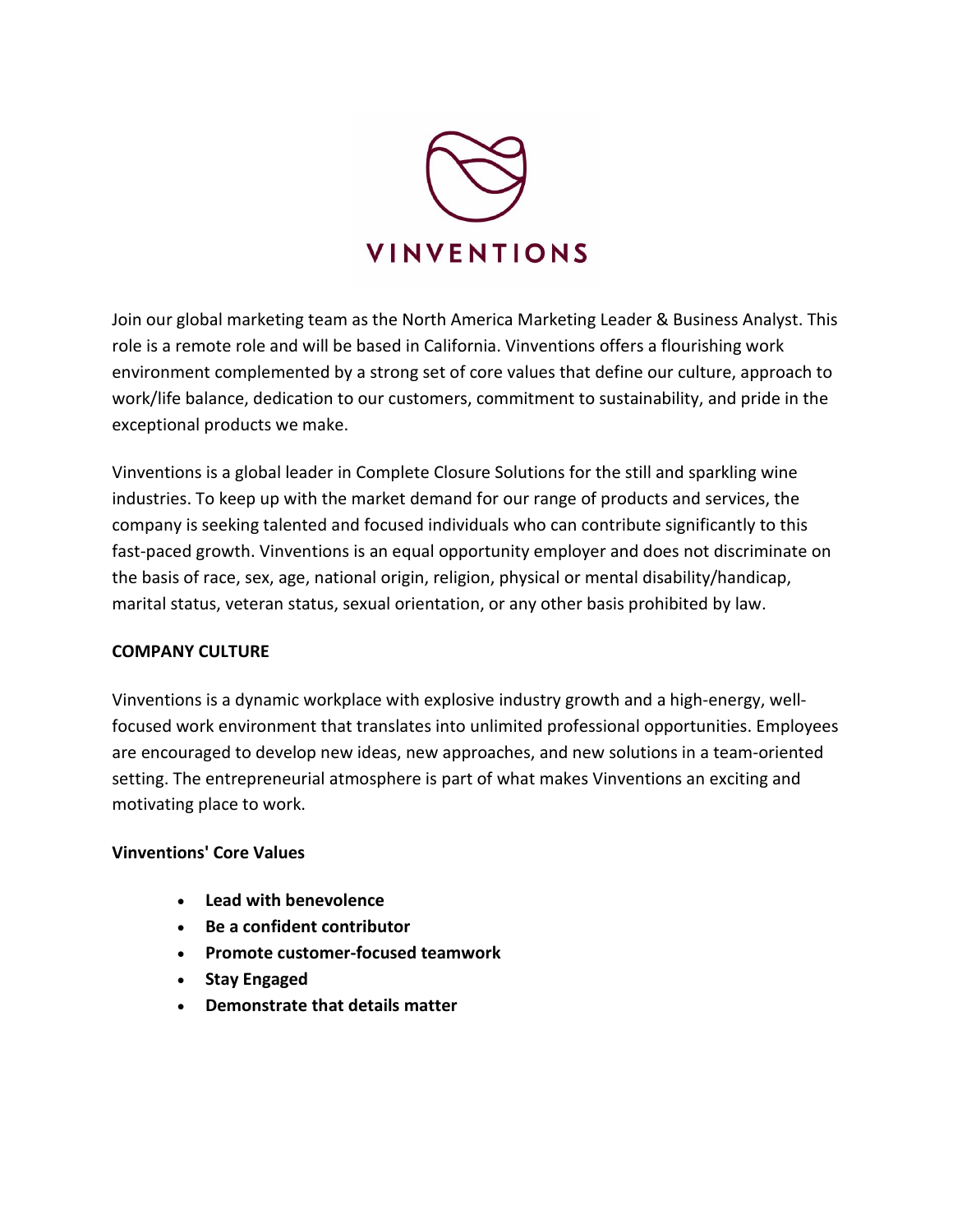### **Job Summary:**

Leads the marketing function for North America and promotes customer-focused teamwork across all levels in the organization. Responsible for conducting detailed market and business analysis for all product lines and overall performance.

## **Essential Duties and Responsibilities:**

- Work with regional & global leadership to develop North America marketing strategy
- Plan and execute marketing initiatives, including but not limited to Public Relations, Social Media, Emails, Content, Events, Advertising, Digital Ads, Branding, Budgets, etc.
- Integration of North American marketing activity into Global Marketing Strategy
- Establishes the NAM yearly media buy a plan in coordination with the Global Marketing Team.
- Primary business analyst responsible for delivering detailed analysis and key insights, and special projects as directed by GM, etc.
- Promote the use of data, market insights, and customer insights in decision making
- Responsible for all inbound marketing through CRM.
- CRM administration.
- Plan, assist and attend trade shows and events.
- Company website administration and search engine optimization.
- Maintain and update Nomacorc configurator—an online tool for digital product customization.
- Administration of Amazon store, inventory, and processes.
- Manage web inquires and sample requests.
- Create and update all sales materials and documents.
- Responsible for all North American product launches and promotional activities.
- Maintain privacy policies and ensures compliance with US national and state laws
- Primary point of contact with all industry associations and publications.
- Work with vendors for all creative and advertising
- Build and maintain a close relationship with current customers and prospects and provide support as needed.
- Department budget responsibilities

# **Education Requirements:**

Bachelor's degree or 10 years of relevant work experience